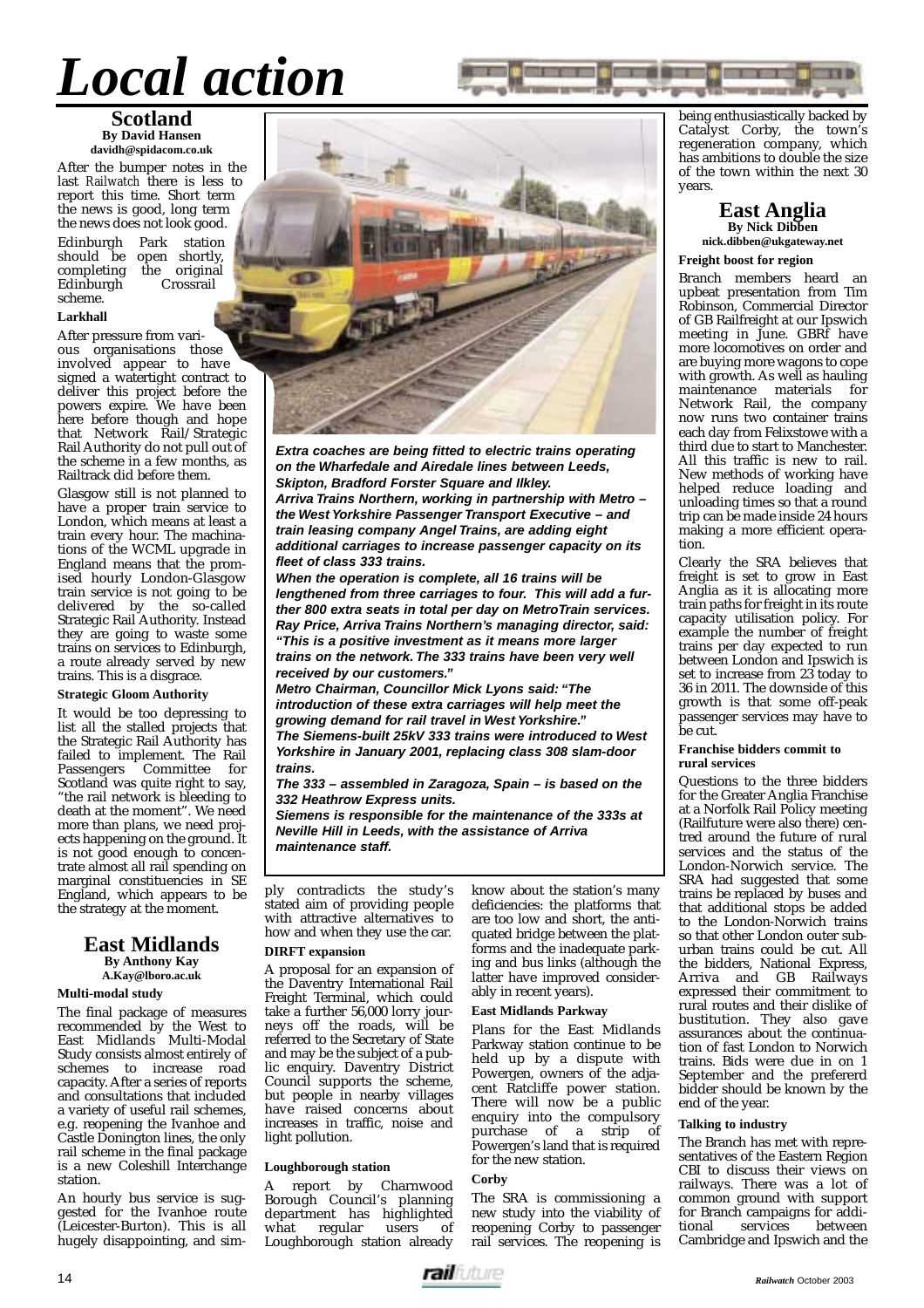

East-West Rail Link. The Branch is working on a leaflet aimed at encouraging business to consider rail.

### **Busway on show**

Cambridgeshire County Council held a series of exhibitions about its proposed guided bus system on the former St Ives line in July. Results of the exhibitions are not known, but judging by the letters in the local papers, the public are still sceptical. There are doubts that the system will create a change in public transport that will tempt people out of their cars. For example, it is possible that existing buses will be used, at similar frequencies and journey times, but fares will cost more to cover the access charges to the busway.

The county council will certainly be able to claim that there are more users, simply because a new town of 20,000 people is built along the route. The branch has questioned some of the figures produced by the council.

For example the Cambridge-Huntingdon multi-modal study two years ago said there were 5,000 existing bus users. The county are claiming 8,000. A 60% increase in two years is not realistic and is not supported by observation of existing buses. If the initial numbers are wrong, then the predictions will also be incorrect.

The county council claims that the figures have been pored over by Government. If so they appear to have missed this obvious error.

### **London and South East By Richard Pout and Keith Dyall keith.dyall@tesco.net**

### **Progress**

Following the High Court decision on Braithwaite viaduct at Shoreditch, demolition has started to clear the way for the East London Line Extension. The Strategic Rail Authority has yet to put a funding package together, so the line will not be finished until 2009.

Our 1997 proposal for an Outer Circle link to Clapham Junction is now included in the scheme. Sadly the Wimbledon via Dulwich and Streatham link has gone.

In the north the scheme has again been cut back to Highbury and Islington, even though there is insufficient room to provide an adequate turn-back facility, particularly if the North London Line four track route were reinstated. We believe trains should operate to Finsbury Park and at

least to Camden Road as track capacity can easily be reinstated. **Crossrail**

Crossrail One has passed a single yellow signal but our concern is that various new extensions will add so much to the cost, that it becomes too expensive and is shelved again.

### **Thames Gateway**

Our response to the Thames Gateway Bridge consultation argues the case for a rail link, at least a Docklands Light Railway route or, even better, the Tube extension to Thamesmead. A four-lane dual carriageway with a busway will simply generate new car traffic. This view has many supporters in the Thames Gateway Forum grouping (of which we are a member).

### **Cricklewood**

The property development proposals for Cricklewood sidings are not moving ahead. Barnet Council has rejected EWS plans to build aggregates and steel terminals on the site. Apparently Barnet has no objection for any site development or use for up to three years but will not consider longer-term plans. Barnet still has an interest in part of the site for other non-rail commercial development.

### **Thameslink and Midland main line**

The branch's response to the Strategic Rail Authority's Midland Main line capacity consultation notes the need for<br>greater flexibility for flexibility for Thameslink services around Kentish Town and also suggests upgrading the Hendon freight lines for passenger use.

The decision to drop Wimbledon from the East London Line extension adds to our concern over the inadequacy of Thameslink Metro services to Wimbledon and Sutton. The Wimbledon-Sutton section is again being evaluated for light rail.

### **Channel Tunnel rail link domestic services**

Kent Coast commuters fear they may be asked to pay too much for premium services. They say they have already been paying too much for poor Connex services and do not see why they should have to pay more if and when they improve. There is considerable opposition to possible service diversion to St Pancras, particularly as many commuters walk from existing termini to their workplace, saving the cost of a Travelcard addon.

### **Uckfield line**

The summer speed restrictions and other problems on the Brighton line have reinforced the need for a second alternative diversionary route to the south coast. A reopened Uckfield-Lewes line would fill the bill but while the SRA has deferred Uckfield electrification, both projects currently are off the agenda. We continue to press for these essential schemes.

### **Thames Valley By Chris Wright**

**Chriswrightmk@aol.com**

### **East-West rail**

The East West Rail Consortium has set up a Western Team to press the case for re-opening the link to Oxford. Talks are now linked to the delayed Strategic Rail Authority study for freight on the route. The Rail Passenger Partnership bid is still on the table and Local Transport Plan bids remain with the Government Office for the South East. We are increasingly<br>frustrated at the SRA's at the SR $\chi^2$ 's approach.

The Milton Keynes and South Midlands Strategy sees the Oxford-Cambridge link as vital to population expansion plans. This is supported by the London and South Midlands and the South East of England Regional Assembly. The SRA remains unconvinced about a strategic rail link. We will continue to try to embarrass the Government on their lack of commitment to people who want and need to travel by rail.

### **Bletchley**

Bletchley is subject to major regeneration proposals which include relocating the entry to the station closer to the town and links to the proposed football stadium.

### **Aylesbury**

Buckinghamshire Structure Plan sees Aylesbury as regional transport hub and is committed to options for rail links, including the link to Milton Keynes. Former trackbeds in the county are to be safeguarded. We have supported the plan.

### **Upgrade missing**

Oxford-Bicester was closed for two weeks for track replacement and represents another farce and failure to upgrade to improve train times and prepare for the future. Similar hopes that track from the West Coast main line upgrade could be reused to reopen the line to Milton Keynes have also been missed. The SRA needs vision.

### **Meeting**

Oxfordshire County Council,



### Call 0800 212 810 Today

### Quoting reference number 12701003

Established ten years ago as an ethical alternative to the AA and RAC, the FTA offers a wide range of insurance services to its members at extremely competitive prices. The ETA actively campaigns for a sustainable transport system for Britain and also coordinates ETA Green Transport Week and National Car Free Day.

### www.eta.co.uk

The motoring organisation that won't cost the Earth

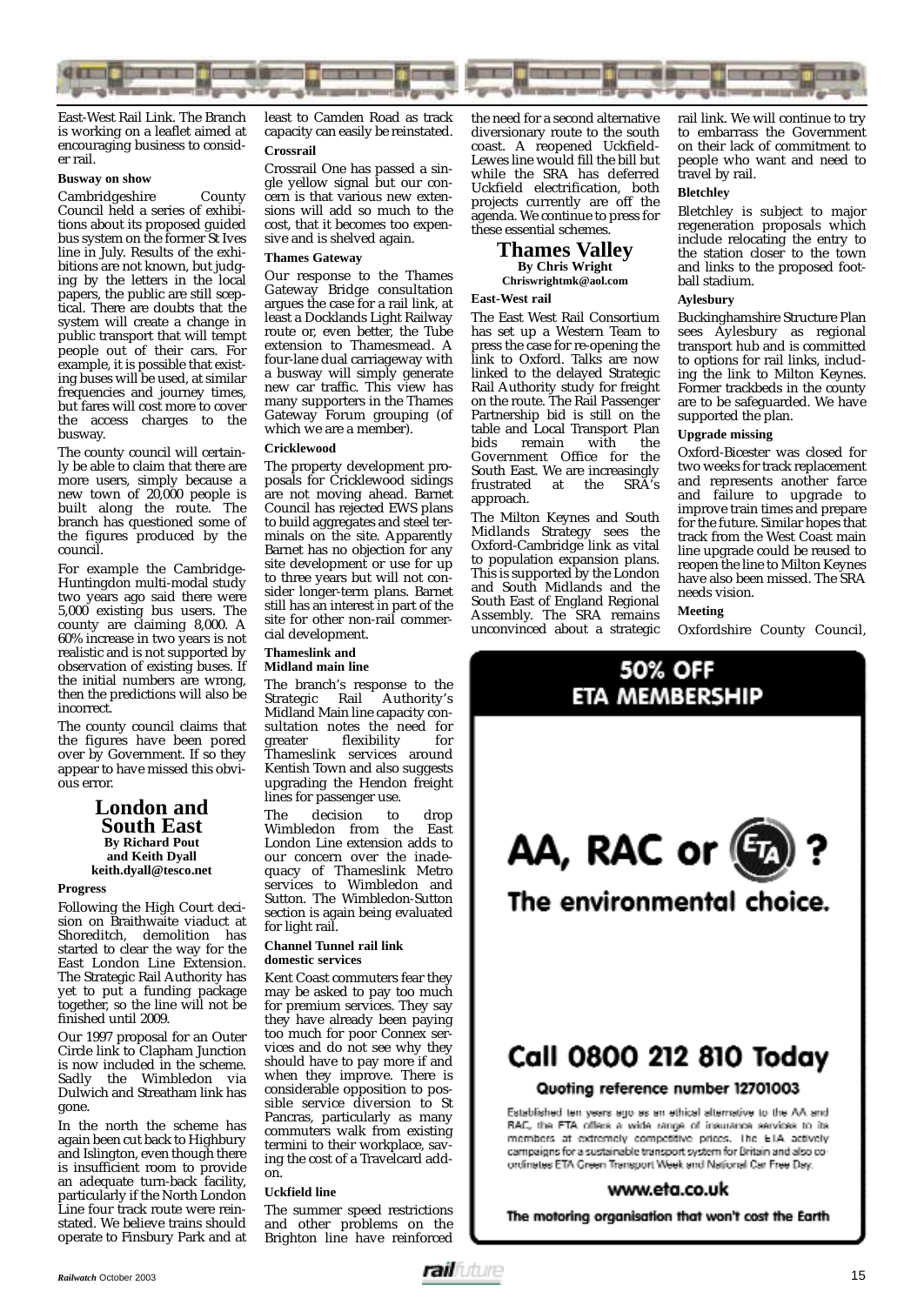## *Local action*

which provided a speaker at our last branch meeting, is to progress a planning application for Kidlington as it has shown a station could be viable and could cover its costs. Network Rail and operators say stopping trains could affect existing services. Grove/Wantage Road is also on hold following the SRA cutting out the Oxford-Bristol service which was to be a part of the strategic East-West Link. How can the SRA not see this?

### **A cunning plan**

Milton Keynes to Gatwick and Brighton is another brilliant example of the strategic development of the railway by the SRA. The service which was developing well was cut by the SRA. Network Rail has now found paths to re-instate the service but a new business case needs to be made. How come Bedford has Thameslink and expanding Milton Keynes lost its service?

### **South Wales** *De Cymru* **By Peter Clark peter@clark8.fsnet.co.uk and Julian Langston julian.langston@tujla. freeserve.co.uk**

### **Franchise decision at last**

In August came the longawaited announcement of the preferred bidder for the Wales and Borders franchise, and this turned out to be Arriva Trains. The franchise is to run for 15 years. There was general relief that at last a decision has been made and that, for the time being at least, threats of significant service reductions appear to have been lifted.

But the commitments announced by the SRA are weak, especially considering the length of the franchise, and are in stark contrast to those of the<br>Trans-Pennine franchise. Trans-Pennine announced just a few days earlier.

There is no mention of service development, and no mention of significant rolling stock replacement. Does this mean that the Valley Lines Pacers are expected to last more than another 15 years? We are told, as if it were a major a step forward, that seven class 150 diesel trains (now more than 15 years old) will be introduced by December 2004 to replace the existing locohauled rakes used by Valley Lines (also used on the summer Fishguard service). These will presumably become available through a cascade which will be started by Scotland receiving new trains and Wales will have to continue to make do with

# EUTERRU IN WORKSY 81158

**Despite the Government's failure to deliver on a sustainable transport policy, the number of people and organisations demanding change is constantly growing. One of them, the Pedestrians Association, has recently relaunched itself as the Living Streets campaign. The Government must pay attention to this growing alliance of groups who want a sensible transport policy and stop listening to discredited road lobby organisations.**

**No politician, least of all those at the Department for Transport, can claim they don't know road building only creates more problems or that they don't know the real value of railways in both town and country.**

**The vast majority of people want a transport policy based on safety and clean air for pedestrians and cyclists. Politicians should stop prevaricating, stop road building and start delivering sensible policies. They have wasted enough time already.**

**Living Streets is at 31-33 Bondway, London SW8 1SJ Phone: 020 7820 1010. Fax: 020 7820 8208. Email: info@livingstreets.org.uk Website: http://www.livingstreets.org.uk/about.htm** 

other people's cast-offs. Perhaps that is the way the Pacers will eventually be replaced. Another commitment is to introduce another 30 integrated train-bus tickets by November 2005. This is fair enough, but it needs to be recognised that the primary need in promoting inter-modal transfer is to improve the physical arrangements on the ground; the ticketing is a bit like the icing on the cake – nice to have, but rather useless if connectional and accessibility arrangements are inadequate. A com-

mitment to develop a simplified timetable, "making train services much easier for passengers to use", is fine but not if it is political-speak for cuts in frequency. Meanwhile we will endeavour to form a constructive relationship with Arriva, who will be running the franchise within the constraints imposed by the SRA.

### **Suburban vision**

The South East Wales Transport Board (SEWTB) – an amalgamation of the former SWIFT and TIGER consortia of local coun-

cils – published its Regional Public Transport Strategy in June. It covers an area which includes half the population of Wales. The rail part of the strategy includes what was known to be in the former consortia's plans but makes quite impressive reading nevertheless; as well as the two line reopenings (Ebbw Vale and Vale of Glamorgan), new stations are proposed at several locations (often needing new local train services) and most routes would have increases in frequency, for which in some cases infrastructure upgrading would be needed. This is all very commendable, and mirrors our own Development Plan to a large extent. But will it happen? The document admits that resump-<br>tion of Rail Passenger Passenger Partnership funding will be an essential component. But there are other issues. The SRA's capacity utilisation policy could militate against frequency increases (SEWTB recognises the need for frequent services if rail is to attract local passengers out of their cars), and some parts of Valley Lines already operate at 100% capacity. And where will the additional rolling stock come from? What about<br>the SRA's announcement announcement regarding reducing maintenance on some routes? And the Rail Regulator's anticipated cutback of the amount Network Rail can spend? There are interesting – if frustrating – times ahead.

### **Cardiff LRT campaign**

The Cardiff LRT subgroup has sent another open letter to leading politicians and officers, reinforcing the call for Light Rail in Wales's capital city. The letter argues that now that the ULTra (driverless taxi) scheme has been kicked into touch, there is no time to lose in progressing a serious LRT scheme. The letter was reported by the *Western Mail* and the *South Wales Echo* newspapers, and a number of politicians have written to us expressing interest or support for our ideas. The *Echo* coverage in particular was excellent. They even carried out a readers' poll, which resulted in 92% of respondents saying they were in favour of trams for Cardiff to help reduce congestion. We're planning meeting with Cardiff County Council this autumn to further discuss their public transport plans, in the light of a study that should be published shortly

### **Cardiff could do better**

Cardiff County Council's Environment Scrutiny Committee invited Professor David Begg, Government trans-

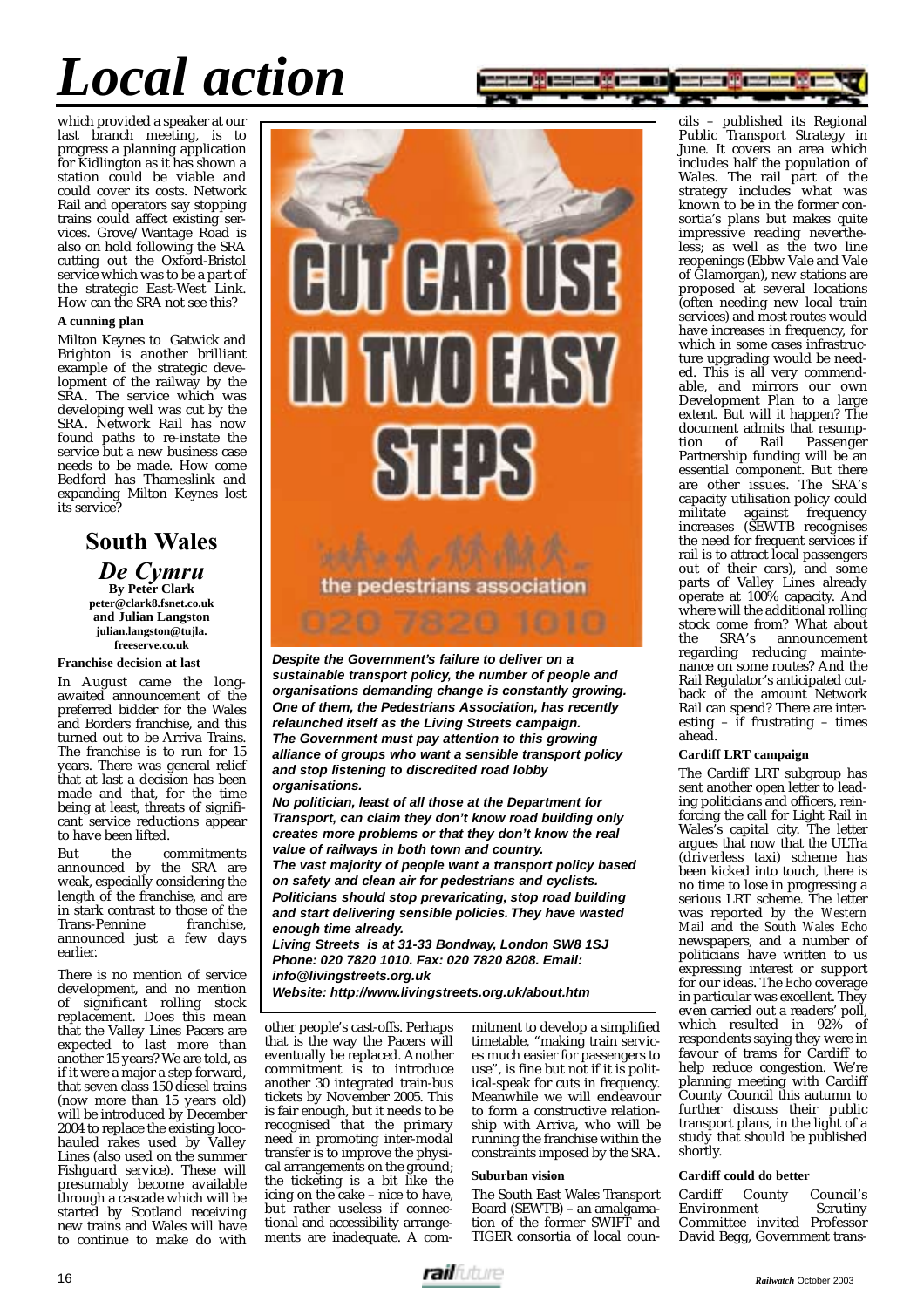

port consultant, to advise the council as to how it could reduce car use and get people using alternative methods of transport in the short term. RDS South Wales sent an observer. In summary, the message was that Cardiff could do better in a number of ways. Apparently Cardiff has fewer metres of bus lanes than any comparable city in the UK. It is also a pedestrianunfriendly city. Disappointingly, rail received little mention, Professor Begg arguing that heavy rail is an expensive option, and it would be hard to justify much development for a medium sized city.

Perhaps he was unaware that the city enjoys perhaps the country's most extensive rail network for a city of its size, with twenty stations in a city of just over 300,000 people. He was more positive about Light Rail, showing that it has potential to pull people out of cars, but at the same time saying that reallocation of road space is necessary, otherwise more drivers will appear to replace those who are using LRT.

Professor Begg concentrated on what bus improvements could<br>achieve relatively cheaply. achieve relatively though he acknowledged that bus has an image problem which deters many people from using buses. He drew on what he regarded as good practice in Nottingham and his native city of Edinburgh. We have submitted our comments on his talk to the Environmental Scrutiny Committee, including the points above and others.

### **Rural railways**

There is considerable concern within RDS South Wales that the future of rural lines is somewhat uncertain. In the Principality we have a considerable mileage of rural branch lines, many serving peripheral areas. Recent statements by senior people in the SRA that railway lines are not good vehicles for delivering public transport to low population areas, the decision of the SRA to drastically reduce maintenance on these lines and the massive increases that Network Rail claim have occurred in infrastructure costs are all factors that bode ill for their long term prospects.

To endeavour to address these problems the branch has set up a rural railways sub committee to examine what a rural railway really should cost to operate, what structure would be the most beneficial to the passengers and the least cost to operate, and to recommend just how rural railways can play a meaningful and cost-effective role in the transport infrastructure.



**The best way to tour Britain is by rail and many of the lines are tourist attractions in their own right. Now a 36-page booklet containing information on 24 scenic rail lines around Britain has been published by the Association of Community-Rail Partnerships.**

**Just one of the lines featured is the Borderlands Line from Bidston to Wrexham. The booklet, produced in co-operation with Transport Marketing Ltd, gives details of the routes , tourist information centres, and ticket deals. Many of these lines are supported by Community Rail Partnerships.**

**Copies of Scenic Britain by Train are available from Transport Marketing, 15 Station Road, Knowle, Solihull B93 0HL**

Members of the sub-committee have asked the Rail Passenger Committee for Wales to co-operate with them making this a joint project.

### **What future for Waterloo?**

The SRA's apparent decision to withdraw Wales & Borders through London Waterloo services in Spring 2004 has rightly attracted a considerable amount of opposition in West Wales and along the Marches line.

Introduced in the run-up to privatisation, these trains provide a whole new spectrum of through journey opportunities for West Wales residents. Initially running from Carmarthen eastwards, Wales and Borders subsequently extended them and

now Milford Haven, Haverfordwest, Pembroke Dock and Fishguard Harbour all have direct services to or from the English capital. These are slower than the Swansea services to Paddington provided by First Great Western but routed as they are through Bristol, Bath, Trowbridge, Warminster, Basingstoke and Clapham Junction they serve a different area and of course provide convenient connections along the way and for Eurostar at Waterloo. Introduced a little later than the South Wales services, the Manchester-Waterloo through trains again offer access to this area of Central Southern England following the Marches Line and then the same route

### from South Wales onwards.

The SRA have recently adopted a one operator per terminal policy for London which the three West Wales and one Manchester trains in each direction would violate (all other Waterloo services are South West Trains). Senior management at Wales and Borders have intimated that these trains cover their costs east of Cardiff/Newport and in any event trains will still run on the present routes in the future but passengers will be faced with multiple changes. Currently the passengers enjoy a range of economically friendly walk up and advance purchase fares which must be in doubt in the event of the through trains demise.

Railfuture South Wales is committed to do whatever it can to retain these services and urges other branches in the areas affected to lobby those concerned to achieve a satisfactory result.

### **North East By Peter Wood 0191 5226036**

### **Meetings**

"Virgin Trains in the North-East" is the title for Colin Harris, from Virgin, who will be speaking at our September meeting in Durham in November, at Darlington. Shaun Fisher from GNER will be talking about "timetabling the region's trains".

### **Franchises**

At long last, the Strategic Rail Authority has awarded the Transpennine franchise to First Keolis. We look forward to the £260million of promised investment with a new fleet of 100 mph diesel multiple units and, also promised, improved services

Next comes the Northern franchise which will serve 20% of<br>England's population The England's population. branch has continued to talk to potential bidders and welcomes the re-issuing by the Rail Passengers Committee for North Eastern England of its *Northern Rail: Guidance to Bidders* document. This was originally compiled by the branch and its associated rail user groups. Getting costs under control nationally is no reason for not looking for better services (and stations, etc). We believe this is a more cost-effective approach than bustitution where the passengers simply melt away or stay in their cars!

### **Inquiries**

The branch continues to respond to opportunities to put its point of view – most recently about *The Future of the Railway* – to the House of Commons